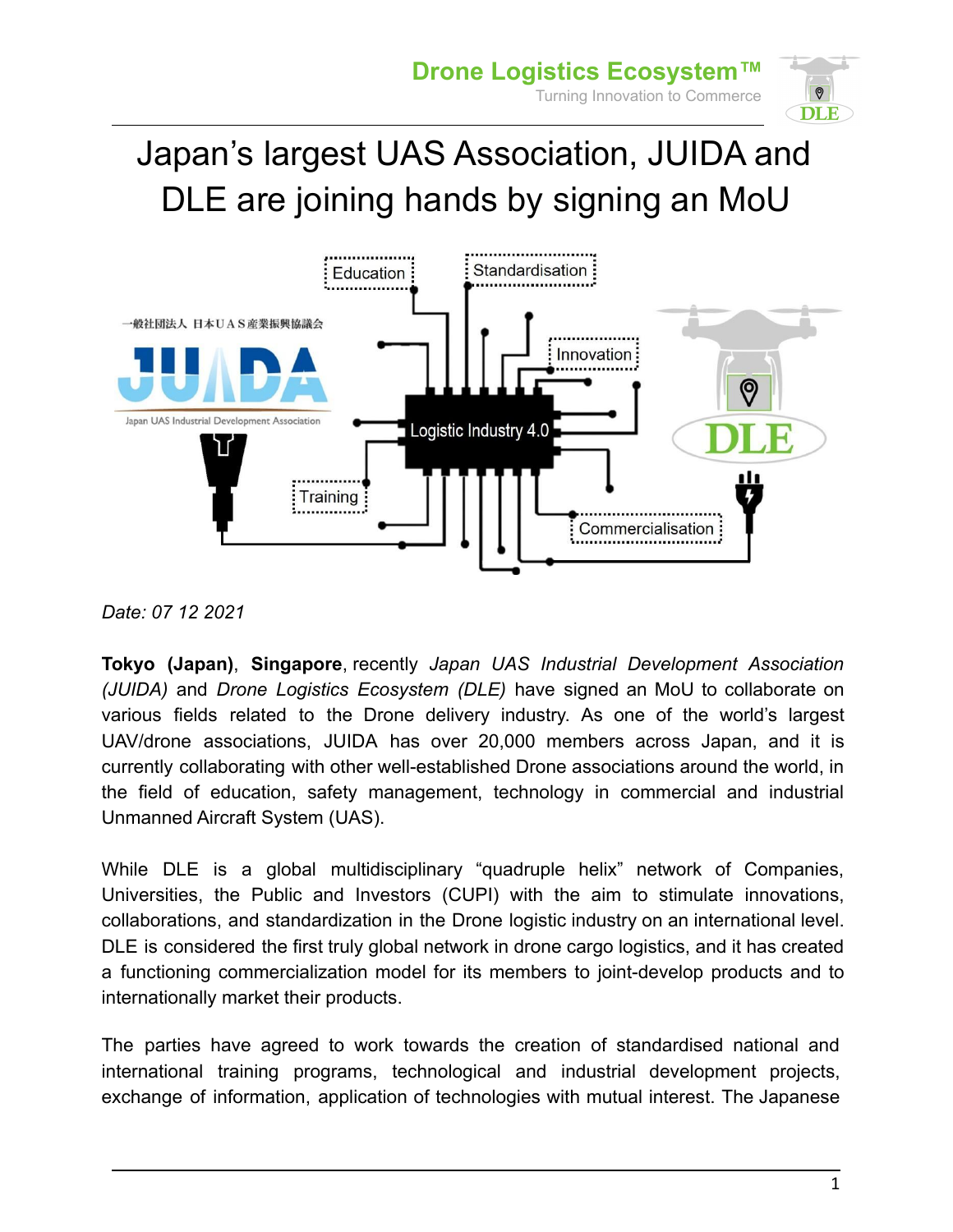## **Drone Logistics Ecosystem™** Turning Innovation to Commerce



government has an ambitious aim to become the driving force behind Advanced Air Mobility (AAM) industry. Hence, it is supporting all initiatives related to AAM, whether they are passenger and/or mid/last mile cargo delivery using (autonomous) drones. The collaboration between the JUIDA and DLE could lead to further interaction with Japanese companies to introduce their products in the international market.

This arrangement and the necessary introductions between JUIDA and DLE were brought together and facilitated by DroNext, a Japan based AAM sector service provider. The company, among other things, facilitates the introductions of interested parties looking to expand into the Japanese Advanced Aerial Mobility market and vice versa with domestic Japanese groups looking to expand abroad.

JUIDA and DLE are setting up a working group to strategise a long-term goal, in the field of education & training (e.g., online webinars), commercialization business models among its members to stimulate crossed border collaboration, (virtual) expos and panel discussions. DLE is supporting JUIDA in the distribution of promotional material to reach a global audience e.g., call for paper in the JUIDA's initiative "Technical Journal of Advanced Mobility".

JUIDA and DLE are supporting their respective members to set up collaboration for joint-product development, co-marketing, consulting, and investment/funding support. The parties are actively looking to expand their collaboration and membership pool.

President of **Japan UAS Industrial Development Association (JUIDA),** Professor Emeritus Shinji Suzuki said Suggestion: "Efforts of drone logistics have been active in Japan since the government proposed in 2015. In 2022, the implementation of drone logistics is expected to accelerate due to the enforcement of the Aviation Law Amendment to realize BVLOS flight in manned areas. Currently, major aviation and logistics companies are conducting demonstration experiments in cooperation with local governments. We hope that the knowledge and experience gathered at DLE and JUIDA will lead to optimal solutions in all aspects of drone logistics and contribute to the SDGs."

**Drone Logistics Ecosystem (DLE),** President Dr Ali Jahanshahi said "The emerging drone (logistic) industry requires coordination between all the stakeholders, anything from inventors, engineering and software developers, consulting firms, drone manufacturers, national civil aviation regulators, insurance companies, investors, all the way to